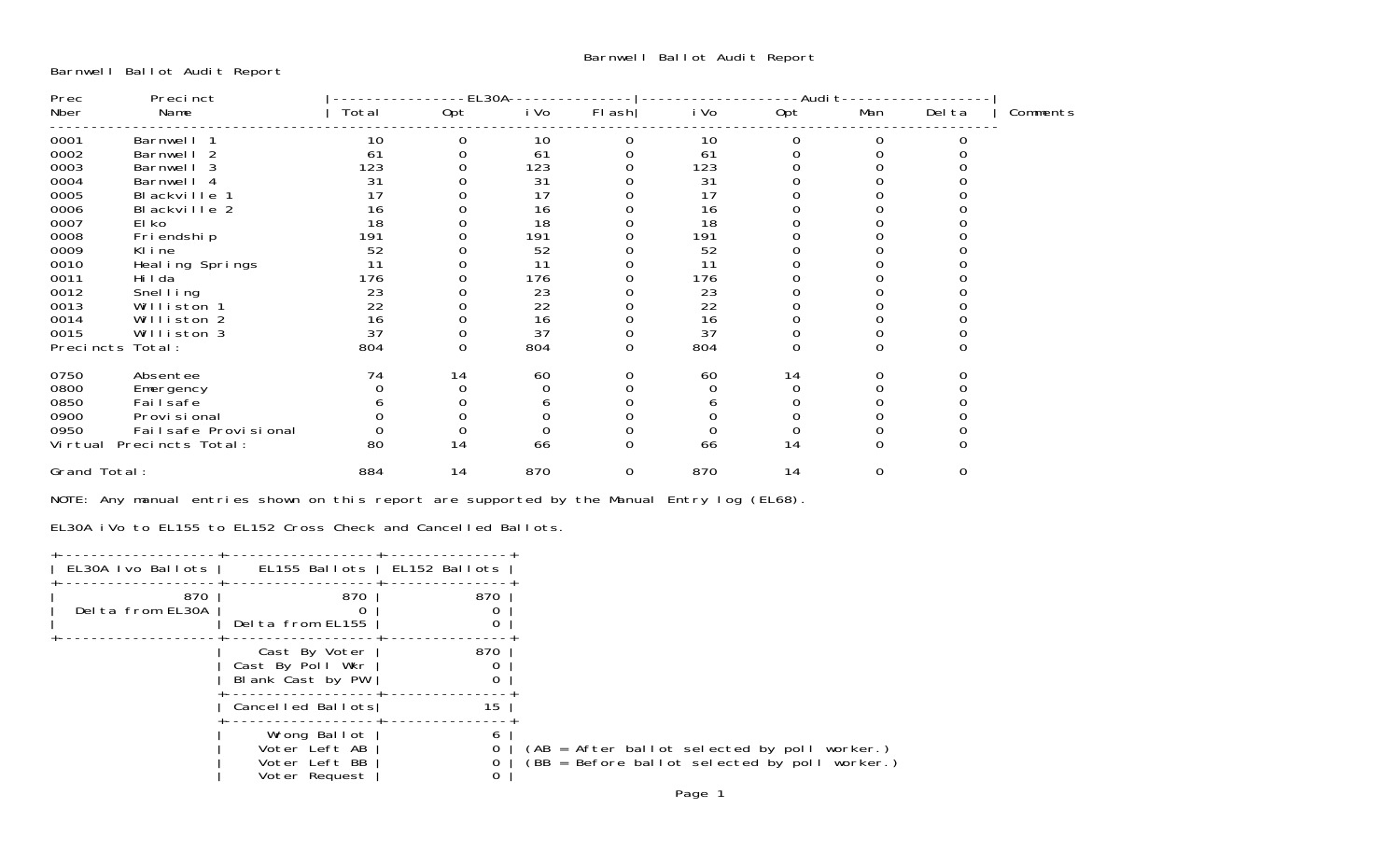## Barnwell Ballot Audit Report

| Printer Problem<br>Terminal Problem<br>Other Reason | ---------------+----------------- |  |
|-----------------------------------------------------|-----------------------------------|--|
|                                                     |                                   |  |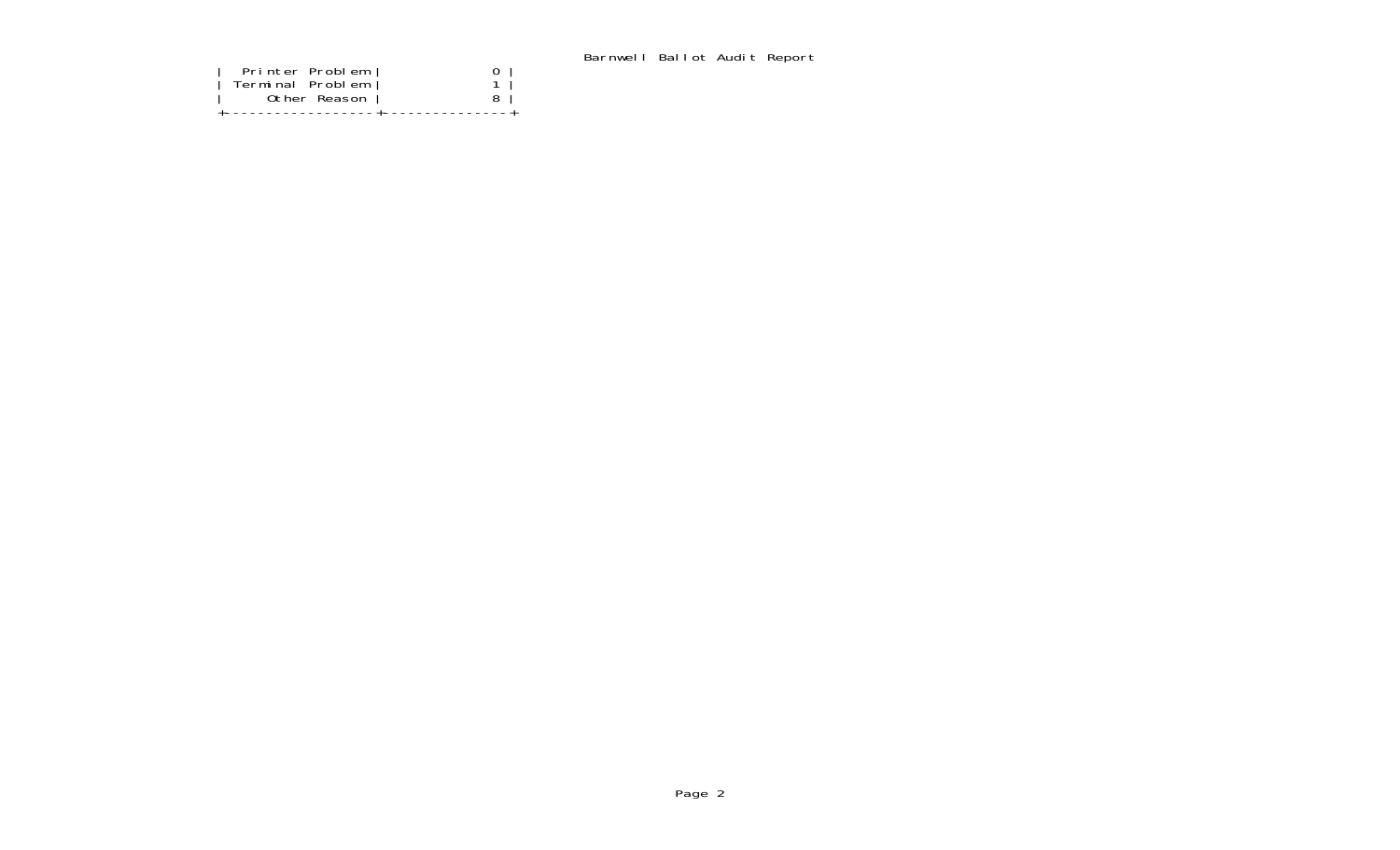Barnwell Vote Audit

Barnwell Vote Level Audit Report

| Precinct Number / Name                                                                                                                                                |                                                          |                                        |                           | ----------------EL30A---------------- -----Audit------- |                           |                                                 |                        |                                             |                                   |
|-----------------------------------------------------------------------------------------------------------------------------------------------------------------------|----------------------------------------------------------|----------------------------------------|---------------------------|---------------------------------------------------------|---------------------------|-------------------------------------------------|------------------------|---------------------------------------------|-----------------------------------|
| 0ffice                                                                                                                                                                | Candi date                                               | Party                                  | Total                     | Optical                                                 | i Vo                      | <b>FI</b> ash                                   | i Vo                   | Del tal                                     | Comments                          |
| 0001 Barnwell 1<br>Init - U.S. House of Rep District 2<br>Init - U.S. House of Rep District 2                                                                         | Phil Black<br>Joe Wilson                                 | (REP)<br>CREP <sub>)</sub>             | $\frac{3}{7}$             | $\overline{0}$<br>$\Omega$                              | $rac{3}{7}$               | 0<br>$\Omega$                                   | 3<br>$\overline{7}$    | $\Omega$<br>$\Omega$                        |                                   |
| 0002 Barnwell 2<br>Init - U.S. House of Rep District 2<br>Init - U.S. House of Rep District 2<br>Init - County Council District 7<br>Init - County Council District 7 | Phil Black<br>Joe Wilson<br>Jerry R Creech<br>Jim Kearse | (REP)<br>(REP)<br>(REP)<br>(REP)       | 24<br>37<br>6<br>$\Omega$ | 0<br>0<br>$\mathbf 0$<br>$\Omega$                       | 24<br>37<br>6<br>$\Omega$ | 0<br>$\Omega$<br>$\Omega$<br>$\Omega$           | 24<br>37<br>6          | $\Omega$<br>$\mathbf 0$<br>$\Omega$         | * No Audit Data expected or found |
| 0003 Barnwell 3<br>Init - U.S. House of Rep District 2<br>Init - U.S. House of Rep District 2<br>Init - County Council District 7<br>Init - County Council District 7 | Phil Black<br>Joe Wilson<br>Jerry R Creech<br>Jim Kearse | (REP)<br>(REP)<br>(REP)<br>(REP)       | 36<br>85<br>29<br>8       | $\Omega$<br>$\Omega$<br>$\mathbf 0$<br>$\Omega$         | 36<br>85<br>29<br>8       | $\Omega$<br>$\Omega$<br>$\mathbf 0$<br>$\Omega$ | 36<br>85<br>29<br>8    | 0<br>$\mathbf 0$<br>$\mathbf 0$<br>$\Omega$ |                                   |
| 0004 Barnwell 4<br>Init - U.S. House of Rep District 2<br>Init - U.S. House of Rep District 2                                                                         | Phil Black<br>Joe Wilson                                 | (REP)<br>(REP)                         | 11<br>18                  | 0<br>0                                                  | 11<br>18                  | 0<br>$\Omega$                                   | 11<br>18               | 0<br>0                                      |                                   |
| 0005 Blackville 1<br>Init - U.S. House of Rep District 2<br>Init - U.S. House of Rep District 2                                                                       | Phil Black<br>Joe Wilson                                 | (REP)<br>(REP)                         | 8<br>9                    | $\mathbf 0$<br>$\mathbf 0$                              | 8<br>9                    | $\mathbf 0$<br>$\mathbf 0$                      | 8<br>9                 | 0<br>$\overline{0}$                         |                                   |
| 0006 Blackville 2<br>Init - U.S. House of Rep District 2<br>Init - U.S. House of Rep District 2                                                                       | Phil Black<br>Joe Wilson                                 | (REP)<br>(REP)                         | 3<br>12                   | 0<br>$\Omega$                                           | 3<br>12                   | 0<br>$\Omega$                                   | 3<br>12                | 0<br>$\Omega$                               |                                   |
| 0007 El ko<br>Init - U.S. House of Rep District 2<br>Init - U.S. House of Rep District 2                                                                              | Phil Black<br>Joe Wilson                                 | (REP)<br>(REP)                         | 3<br>15                   | 0<br>$\mathbf 0$                                        | 3<br>15                   | 0<br>$\mathbf 0$                                | 3<br>15                | $\mathbf 0$<br>$\Omega$                     |                                   |
| 0008 Friendship<br>Init - U.S. House of Rep District 2<br>Init - U.S. House of Rep District 2<br>Init - County Council District 7<br>Init - County Council District 7 | Phil Black<br>Joe Wilson<br>Jerry R Creech<br>Jim Kearse | (REP)<br>(REP)<br>$($ REP $)$<br>(REF) | 50<br>134<br>119<br>71    | $\Omega$<br>$\Omega$<br>$\Omega$<br>$\Omega$            | 50<br>134<br>119<br>71    | $\Omega$<br>$\Omega$<br>$\Omega$<br>$\Omega$    | 50<br>134<br>119<br>71 | $\Omega$<br>$\mathbf 0$<br>0<br>$\Omega$    |                                   |
| 0009 Kline<br>Init - U.S. House of Rep District 2<br>Init - U.S. House of Rep District 2<br>Init - County Council District 7<br>Init - County Council District 7      | Phil Black<br>Joe Wilson<br>Jerry R Creech<br>Jim Kearse | (REP)<br>(REP)<br>(REP)<br>$($ REP $)$ | 18<br>25<br>26<br>18      | 0<br>$\mathbf 0$<br>$\Omega$<br>$\Omega$                | 18<br>25<br>26<br>18      | 0<br>0<br>$\Omega$<br>$\Omega$                  | 18<br>25<br>26<br>18   | 0<br>$\mathsf{O}\xspace$<br>0<br>$\Omega$   |                                   |
| 0010 Heal ing Springs<br>Init - U.S. House of Rep District 2                                                                                                          | Phil Black                                               | (REP)                                  | $\overline{2}$<br>Page 1  | $\Omega$                                                | $\overline{2}$            | $\Omega$                                        | $\overline{2}$         | $\Omega$                                    |                                   |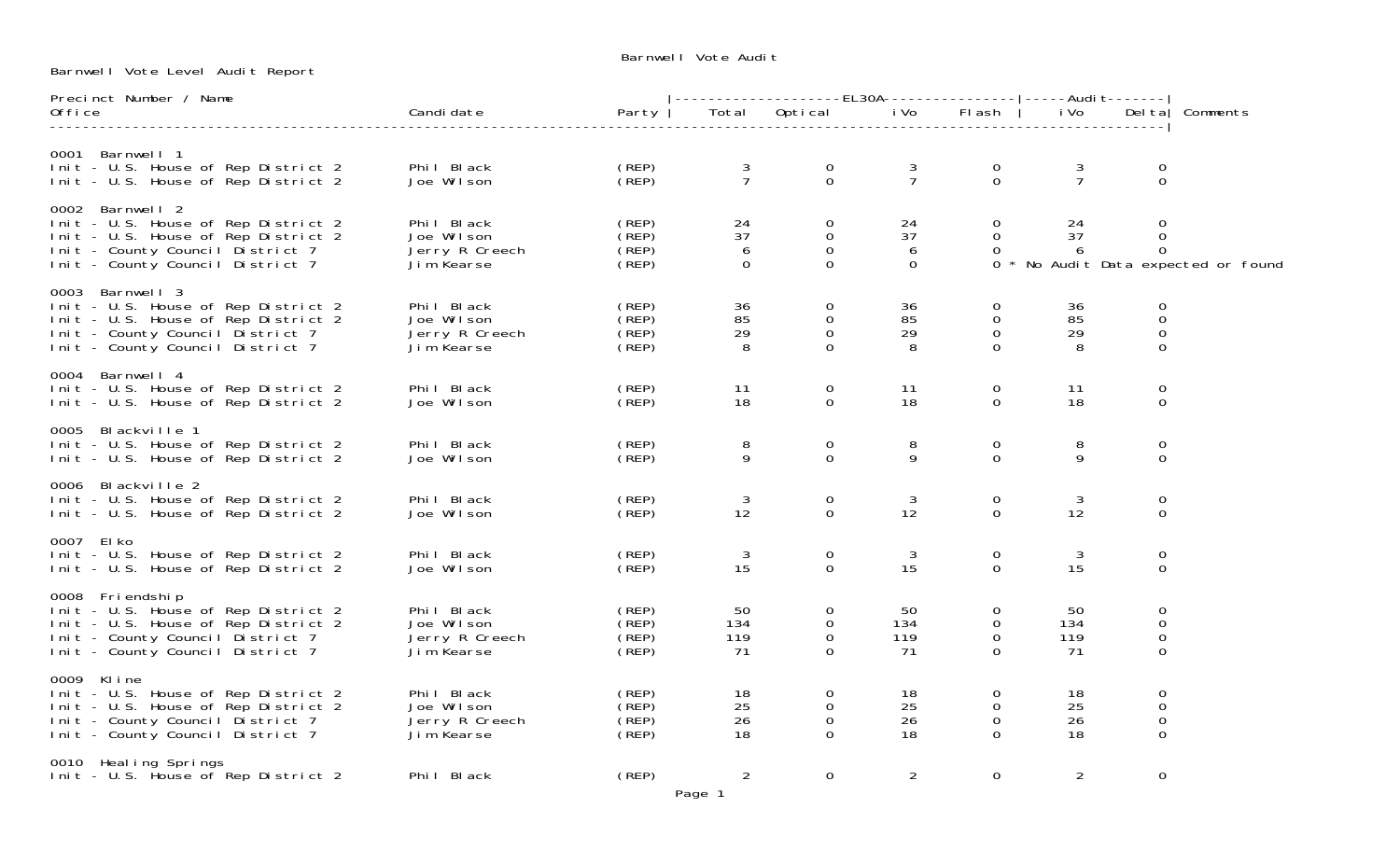| Init - U.S. House of Rep District 2                                                                                                                                    | Joe Wilson                                               | (REP)                                  | Barnwell Vote Audit<br>9                                 | $\mathbf 0$                                                         | 9                                               | 0                                        | 9                      | $\mathbf 0$                                                                                                                                              |
|------------------------------------------------------------------------------------------------------------------------------------------------------------------------|----------------------------------------------------------|----------------------------------------|----------------------------------------------------------|---------------------------------------------------------------------|-------------------------------------------------|------------------------------------------|------------------------|----------------------------------------------------------------------------------------------------------------------------------------------------------|
| 0011 Hilda<br>Init - U.S. House of Rep District 2<br>Init - U.S. House of Rep District 2<br>Init - County Council District 7<br>Init - County Council District 7       | Phil Black<br>Joe Wilson<br>Jerry R Creech<br>Jim Kearse | (REP)<br>(REP)<br>(REP)<br>(REP)       | 41<br>129<br>156<br>20                                   | 0<br>0<br>$\Omega$<br>$\overline{0}$                                | 41<br>129<br>156<br>20                          | 0<br>$\mathbf 0$<br>$\Omega$<br>$\Omega$ | 41<br>129<br>156<br>20 | 0<br>$\boldsymbol{0}$<br>$\overline{0}$<br>$\mathbf 0$                                                                                                   |
| 0012 Snelling<br>Init - U.S. House of Rep District 2<br>Init - U.S. House of Rep District 2                                                                            | Phil Black<br>Joe Wilson                                 | (REP)<br>(REP)                         | 5<br>18                                                  | 0<br>$\mathbf 0$                                                    | 5<br>18                                         | $\mathbf 0$<br>$\mathbf 0$               | 5<br>18                | $\boldsymbol{0}$<br>$\mathbf 0$                                                                                                                          |
| 0013 Williston 1<br>Init - U.S. House of Rep District 2<br>Init - U.S. House of Rep District 2                                                                         | Phil Black<br>Joe Wilson                                 | (REP)<br>(REP)                         | $\overline{2}$<br>20                                     | $\mathbf 0$<br>$\mathbf 0$                                          | 2<br>20                                         | 0<br>$\mathbf 0$                         | 2<br>20                | $\mathbf 0$<br>$\mathbf 0$                                                                                                                               |
| 0014 Williston 2<br>Init - U.S. House of Rep District 2<br>Init - U.S. House of Rep District 2                                                                         | Phil Black<br>Joe Wilson                                 | (REP)<br>(REF)                         | $\overline{1}$<br>15                                     | $\mathbf 0$<br>0                                                    | $\overline{1}$<br>15                            | $\mathbf 0$<br>0                         | $\overline{1}$<br>15   | $\mathbf 0$<br>$\mathbf 0$                                                                                                                               |
| 0015 Williston 3<br>Init - U.S. House of Rep District 2<br>Init - U.S. House of Rep District 2                                                                         | Phil Black<br>Joe Wilson                                 | (REP)<br>(REP)                         | $\overline{1}$<br>35                                     | 0<br>$\Omega$                                                       | $\overline{1}$<br>35                            | 0<br>$\Omega$                            | $\overline{1}$<br>35   | $\mathbf 0$<br>$\Omega$                                                                                                                                  |
| 0750 Absentee<br>Init - U.S. House of Rep District 2<br>Init - U.S. House of Rep District 2<br>Init - County Council District 7<br>Init - County Council District 7    | Phil Black<br>Joe Wilson<br>Jerry R Creech<br>Jim Kearse | (REP)<br>(REP)<br>(REP)<br>(REF)       | 24<br>50<br>23<br>$\mathbf 0$                            | $\begin{array}{c} 8 \\ 6 \end{array}$<br>$\mathfrak{Z}$<br>$\Omega$ | 16<br>44<br>20<br>$\Omega$                      | 0<br>$\Omega$<br>$\Omega$<br>$\Omega$    | 16<br>44<br>20         | $\mathbf 0$<br>$\Omega$<br>$\Omega$<br>No Audit Data expected or found                                                                                   |
| 0800 Emergency<br>Init - U.S. House of Rep District 2<br>Init - U.S. House of Rep District 2<br>Init - County Council District 7<br>Init - County Council District 7   | Phil Black<br>Joe Wilson<br>Jerry R Creech<br>Jim Kearse | (REP)<br>(REP)<br>(REP)<br>(REP)       | $\mathbf 0$<br>$\mathbf 0$<br>$\mathbf 0$<br>$\mathbf 0$ | $\mathbf 0$<br>$\mathbf 0$<br>$\mathbf 0$<br>$\Omega$               | 0<br>$\Omega$<br>$\mathbf{0}$<br>$\overline{O}$ |                                          |                        | 0 * No Audit Data expected or found<br>0 * No Audit Data expected or found<br>0 * No Audit Data expected or found<br>0 * No Audit Data expected or found |
| 0850 Failsafe<br>Init - U.S. House of Rep District 2<br>Init - U.S. House of Rep District 2<br>Init - County Council District 7<br>Init - County Council District 7    | Phil Black<br>Joe Wilson<br>Jerry R Creech<br>Jim Kearse | (REP)<br>(REP)<br>$($ REP $)$<br>(REP) | $\mathbf{3}$<br>3<br>4<br>$\mathbf{0}$                   | $\mathbf 0$<br>$\mathbf 0$<br>$\mathbf 0$<br>$\mathbf 0$            | 3<br>3<br>4<br>$\Omega$                         | 0<br>$\Omega$<br>0<br>$\Omega$           | 3<br>3                 | $\boldsymbol{0}$<br>$\mathbf 0$<br>$\Omega$<br>* No Audit Data expected or found                                                                         |
| 0900 Provisional<br>Init - U.S. House of Rep District 2<br>Init - U.S. House of Rep District 2<br>Init - County Council District 7<br>Init - County Council District 7 | Phil Black<br>Joe Wilson<br>Jerry R Creech<br>Jim Kearse | (REP)<br>(REP)<br>(REP)<br>(REF)       | $\mathbf 0$<br>$\mathbf 0$<br>$\mathbf 0$<br>$\Omega$    | 0<br>$\mathbf 0$<br>$\mathbf 0$<br>$\Omega$                         | 0<br>$\mathbf 0$<br>0<br>$\Omega$               |                                          |                        | 0 * No Audit Data expected or found<br>0 * No Audit Data expected or found<br>0 * No Audit Data expected or found<br>0 * No Audit Data expected or found |
| 0950 Failsafe Provisional<br>Init - U.S. House of Rep District 2<br>Init - U.S. House of Rep District 2                                                                | Phil Black<br>Joe Wilson                                 | (REP)<br>(REF)                         | $\mathbf 0$<br>$\mathbf 0$                               | 0<br>$\Omega$                                                       | 0<br>$\mathbf{O}$                               | 0                                        |                        | * No Audit Data expected or found<br>0 * No Audit Data expected or found                                                                                 |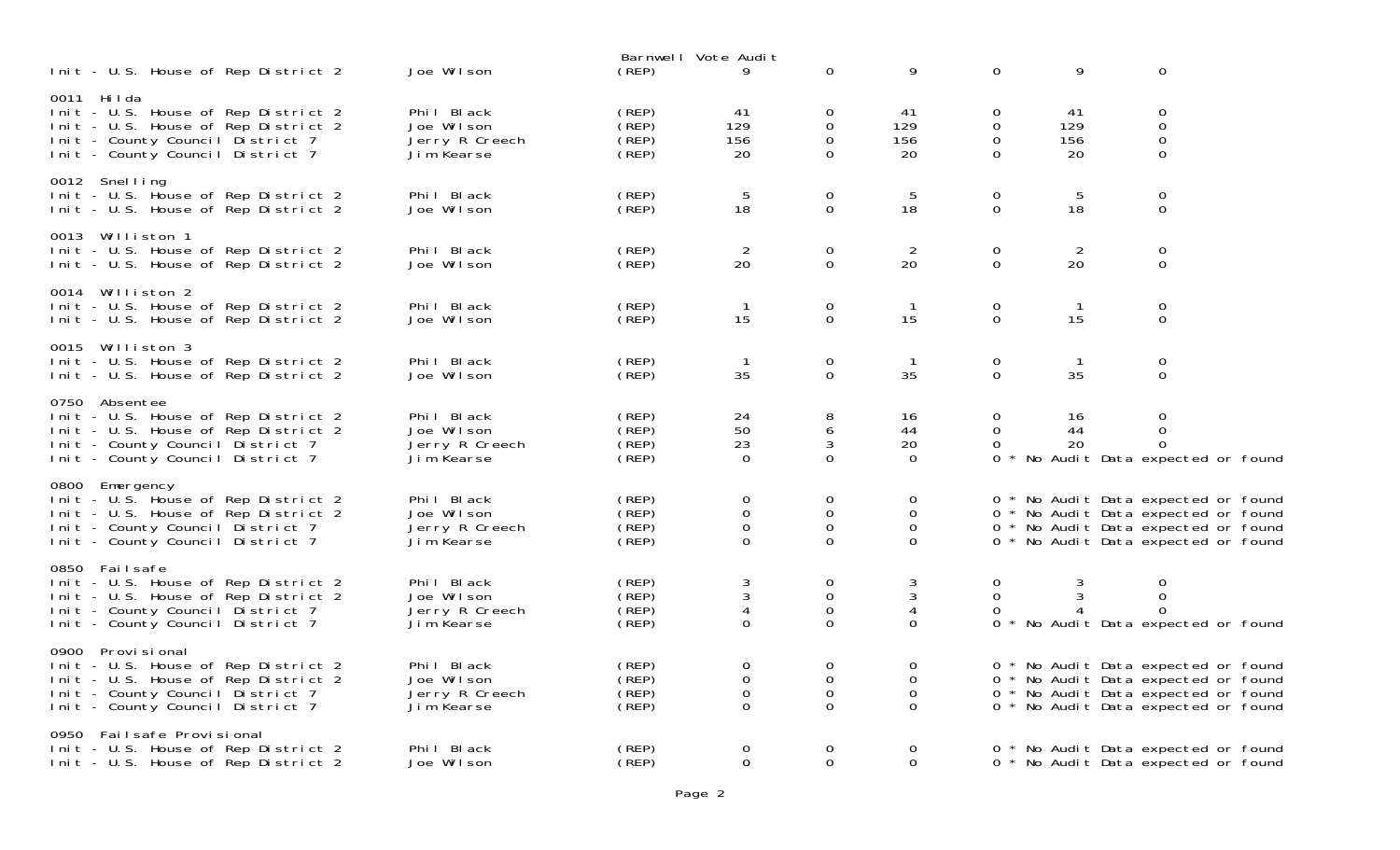Barnwell Vote Audit

There was no unmatched audit data.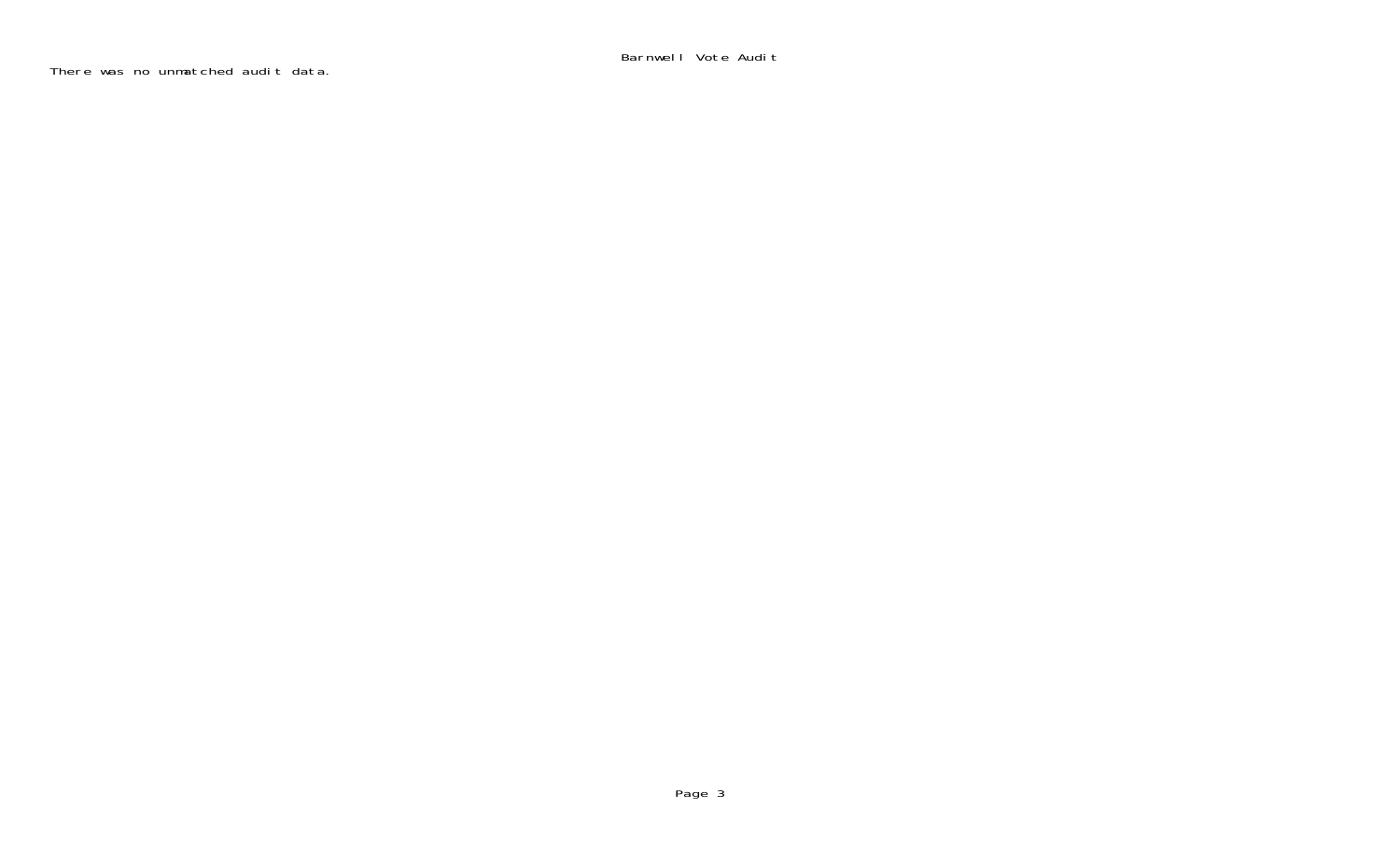## Barnwell EL30A45A Comparison Report

|                                                              |                              |                |                        |     |            | .FI 30A-------------+-----------------FI 45A------------------ |            |     |            |       |        |
|--------------------------------------------------------------|------------------------------|----------------|------------------------|-----|------------|----------------------------------------------------------------|------------|-----|------------|-------|--------|
| Office                                                       | Candi date                   | Party I        | Tot                    | Opt | i Vo       | FI ash                                                         | Tot        | Opt | i Vo       | Flash | Del ta |
| U.S. House of Rep District 2<br>U.S. House of Rep District 2 | Phil Black<br>Joe Wilson     | (REP)<br>(REP) | 235<br>62 <sup>1</sup> |     | 227<br>615 |                                                                | 235<br>621 |     | 615        |       |        |
| County Council District 7<br>County Council District 7       | Jerry R Creech<br>Jim Kearse | (REP)<br>(`REP | 363<br>117             |     | 360<br>117 |                                                                | 363<br>117 |     | 360<br>117 |       |        |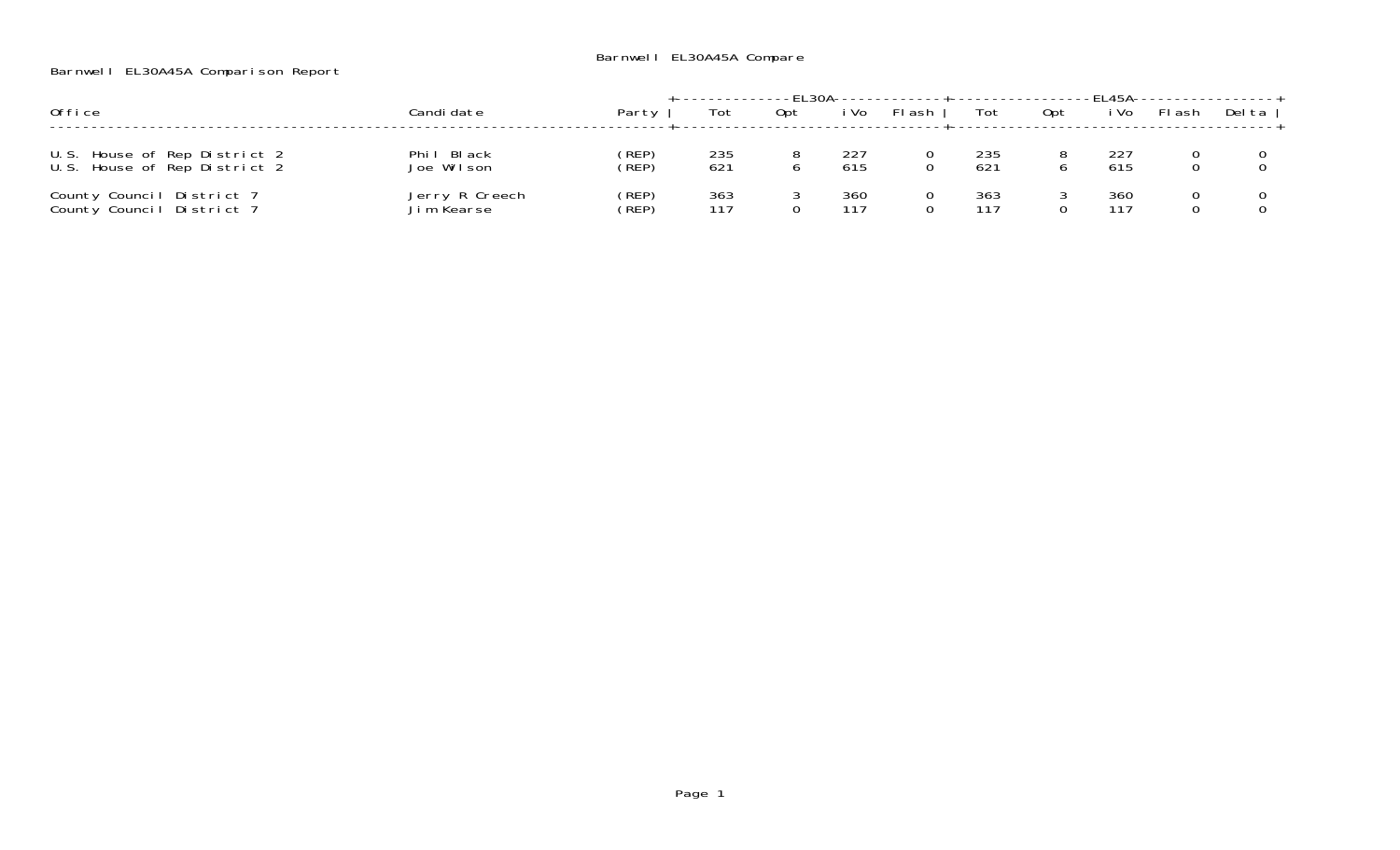PEBUsed

## Barnwell PEB Use Report

| Precinct        | PEBs Used |        | Comments                                    |  |
|-----------------|-----------|--------|---------------------------------------------|--|
| Barnwell 1      | 144277    |        |                                             |  |
| Barnwell 2      | 143278    |        |                                             |  |
| Barnwell 3      | 225419    |        |                                             |  |
| Barnwell 4      | 225488    |        |                                             |  |
| Blackville 1    | 144399    |        |                                             |  |
| Blackville 2    | 225418    |        |                                             |  |
| El ko           | 225429    |        |                                             |  |
| Fri endshi p    | 139370    |        |                                             |  |
| KIine           | 225476    |        |                                             |  |
| Healing Springs | 144557    |        |                                             |  |
| Hi I da         | 207435    |        |                                             |  |
| Snelling        | 207432    |        |                                             |  |
| Williston 1     | 225422    |        |                                             |  |
| Williston 2     | 207443    |        |                                             |  |
| Williston 3     | 207410    |        |                                             |  |
| Absentee        | 143878    | 137682 | WARNING: 2 PEBs used to open/close machines |  |
| Failsafe        | 137682    |        |                                             |  |

16 precincts processed